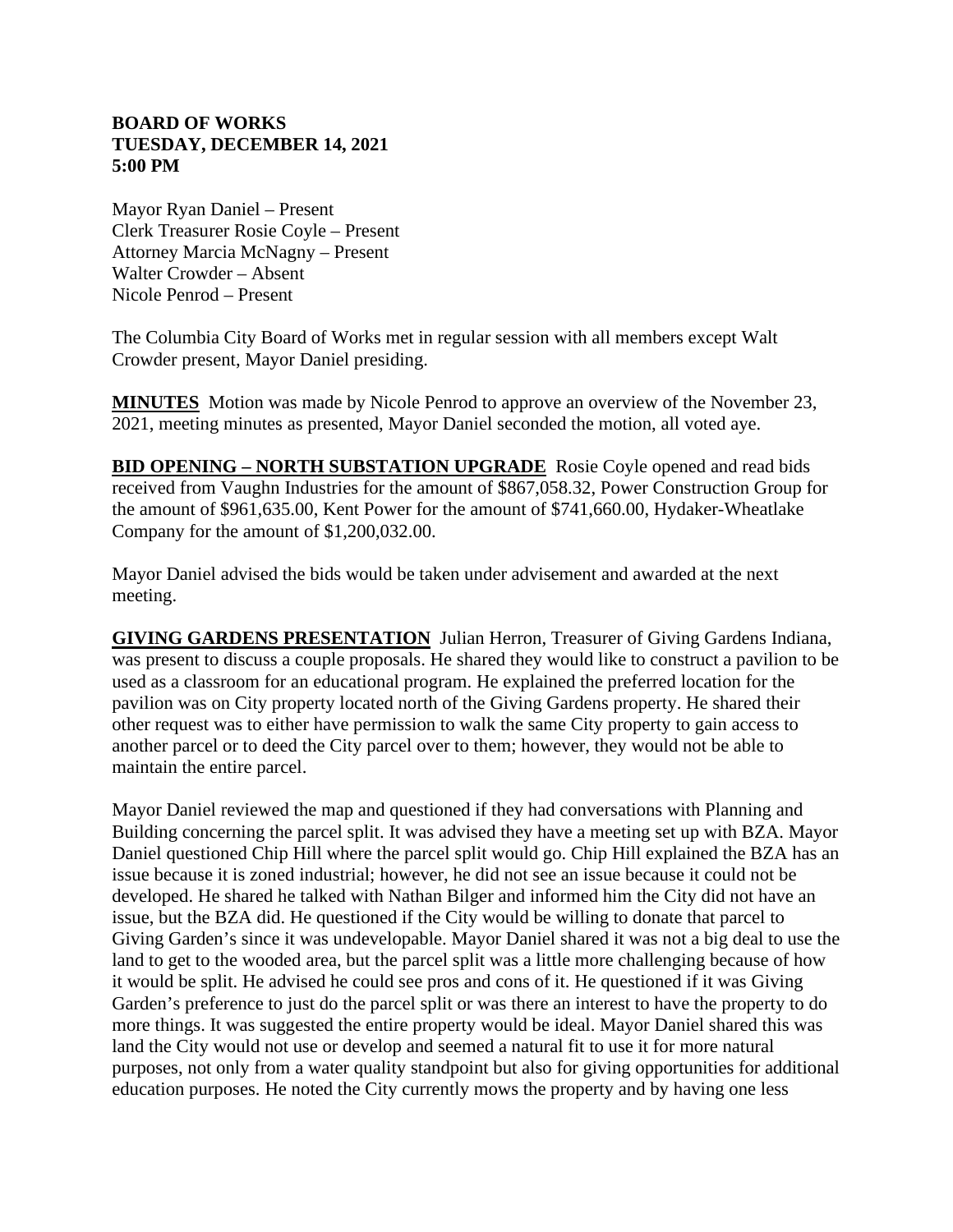property to mow would be a benefit to the City. Nicole Penrod questioned Mr. Herron if they would take the entire property if they could maintain it. Mr. Herron advised they do not have the equipment to mow it. It was noted they would plant more native grasses and different wildflowers to beautify the area. Mayor Daniel shared his biggest issue from a long-term perspective was where the City deeds the property over but then someone complains and now there is an ordinance violation. Attorney McNagny advised she would take a look at the ordinance to see how it reads.

Mayor Daniel requested to table the issue for two weeks.

Nicole Penrod questioned if the surrounding neighbors would need to be notified. Mayor Daniel thought if there was a rezone then the neighbors were notified. He questioned if they have heard from the neighbors there. It was shared a lot of the neighbors come to their events and really enjoy it.

**PAY REQUEST – EVEREST EXCAVATING: PIG LAUNCH** Mike Cook advised everything was in order and the project was complete.

Motion was made by Mayor Daniel to approve pay application for Everest Excavating with Engineers project # 13790 in the amount of \$81,765.00 as presented, Nicole Penrod seconded the motion, all voted aye.

Motion was made by Mayor Daniel to approve the Invoice # 8977 for Everest Excavating LLC in the amount of \$21,500.00 as presented, Nicole Penrod seconded the motion, all voted aye.

**AGREED ORDER – TOXICITY** Mike Cook explained the order has been reviewed by he, Austin Babb and Attorney McNagny. He recommended the agreement be signed and returned to IDEM. He shared he had a phone conference with EnviroScience who suggested we have phone conference with IDEM once the agreement has been signed.

Mike Cook advised they have not found any toxicity in all the testing that has been so far. He shared after the phone conference with IDEM they may move forward with doing 3 tests in a row and if they pass all of them then the agreed order would be done.

Motion was made by Mayor Daniel to enter into the agreed order with Indiana Department of Environmental Management in Case #2021-27712-W, Nicole Penrod seconded the motion, all voted aye.

**PETITION TO VACATE ALLEY: KEITH COFFELT – 368 N. OAK** Chip Hill reported Mr. Coffelt would like, at some point, to develop those 3 lots but there is an undeveloped alley between 2 of the lots.

Motion was made by Mayor Daniel to pass on a favorable recommendation for the vacation of the alley just south of 368 N. Oak, Nicole Penrod seconded the motion, all voted aye.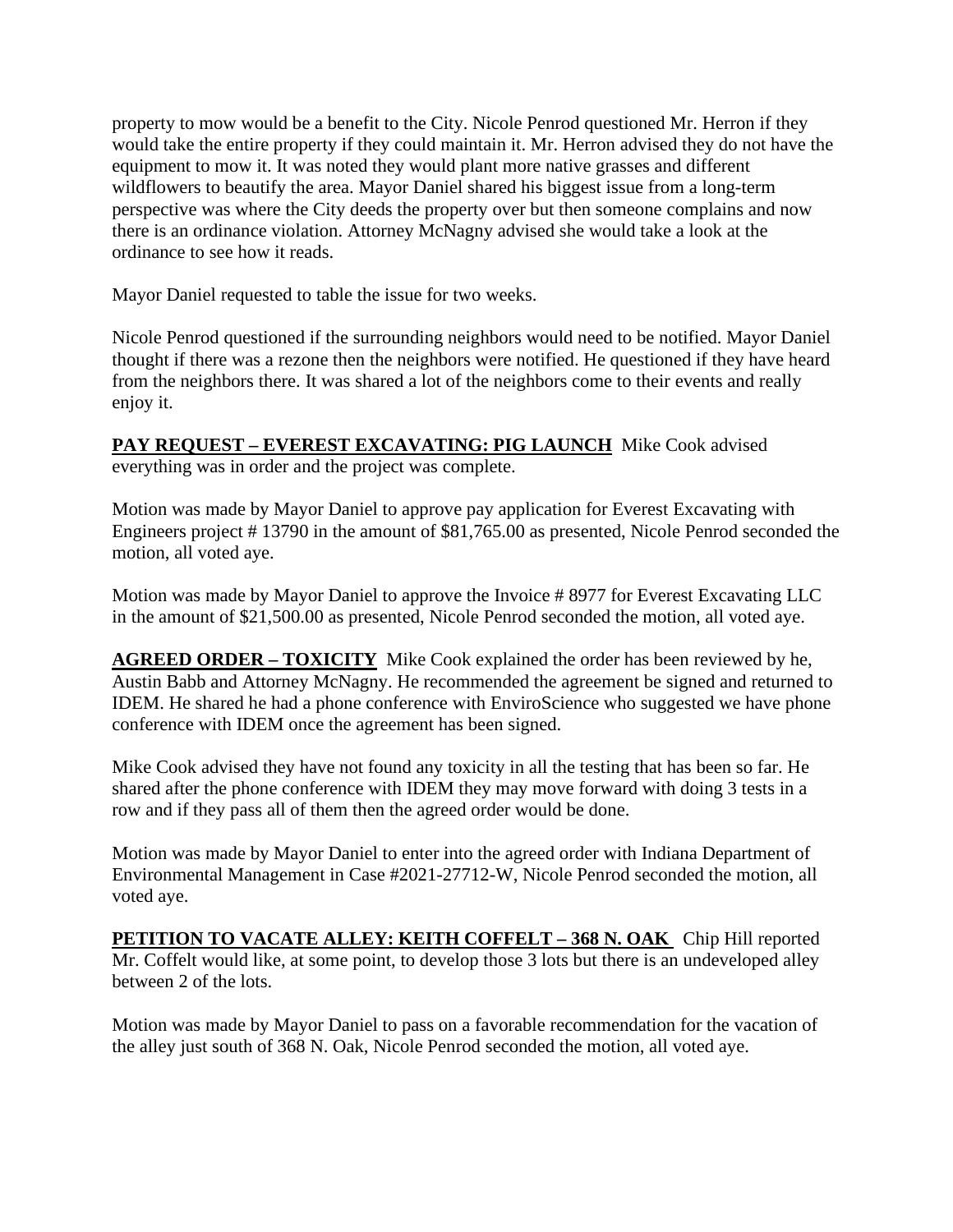## **REQUEST TO BLOCK PARKING SPACES – FIRE DEPARTMENT CANDY GIVE**

**AWAY** Fire Chief Tom LaRue advised they opted to not do the inside candy giveaway again this year and would be doing the same as they did last year.

Motion was made by Nicole Penrod to approve the street closing request for the Fire Department candy giveaway on December 24 from 5 – 8 pm, Mayor Daniel seconded the motion, all voted aye.

**CURB CUT REQUEST – 881 E. DEER PATH – NIPSCO** Motion was made by Mayor Daniel to approve the permit to cut into curbs, streets, or alleys for 881 E. Deer Path as presented, Nicole Penrod seconded the motion, all voted aye.

**CURB CUT REQUEST – 729 NORFOLK COVE – NIPSCO** Motion was made by Mayor Daniel to approve the permit to cut into curbs, streets, or alleys for 729 Norfolk Cove as presented, Nicole Penrod seconded the motion, all voted aye.

**CURB CUT REQUEST – 754 NORFOLK COVE – NIPSCO** Motion was made by Mayor Daniel to approve the permit to cut into curbs, streets, or alleys for 754 Norfolk Cove as presented, Nicole Penrod seconded the motion, all voted aye.

**CURB CUT REQUEST – 344 W. ORCHID COURT – NIPSCO** Motion was made by Nicole Penrod to approve the permit to cut into curbs, streets, or alleys for 344 W. Orchid Ct. as presented, Mayor Daniel seconded the motion, all voted aye.

**CURB CUT REQUEST – 388 N. BRENNAN STREET – NIPSCO** Motion was made by Mayor Daniel to approve the permit to cut into curbs, streets, or alleys for 388 N. Brennan Street. as presented, Nicole Penrod seconded the motion, all voted aye.

**CURB CUT REQUEST – 9 BARBARA DRIVE – NIPSCO** Motion was made by Mayor Daniel to approve the permit to cut into curbs, streets or alleys for 9 Barbara Drive as presented, Nicole Penrod seconded the motion, all voted aye.

**QUOTE FOR LEAD & COPPER TESTING** Steve Smith with 120 Water was present to discuss the Clean Water Act Lead & Copper rule revision. He shared this revision was going to force every municipality to have service line inventory of, not only what the City has, but what the residents have to identify any potential lead lines out there.

Mayor Daniel shared he and Mike Shoda have talked about the City's responsibility has always been the main and up to the meter. He advised this rule by the Federal Government was to now go from the meter to the home that we would be responsible, effectively for not only identifying, but potentially in the future replacing.

Steve Smith explained, if the City would move forward with his company, what services they would provide. He noted anything that was not identified after 2024 would automatically be considered lead.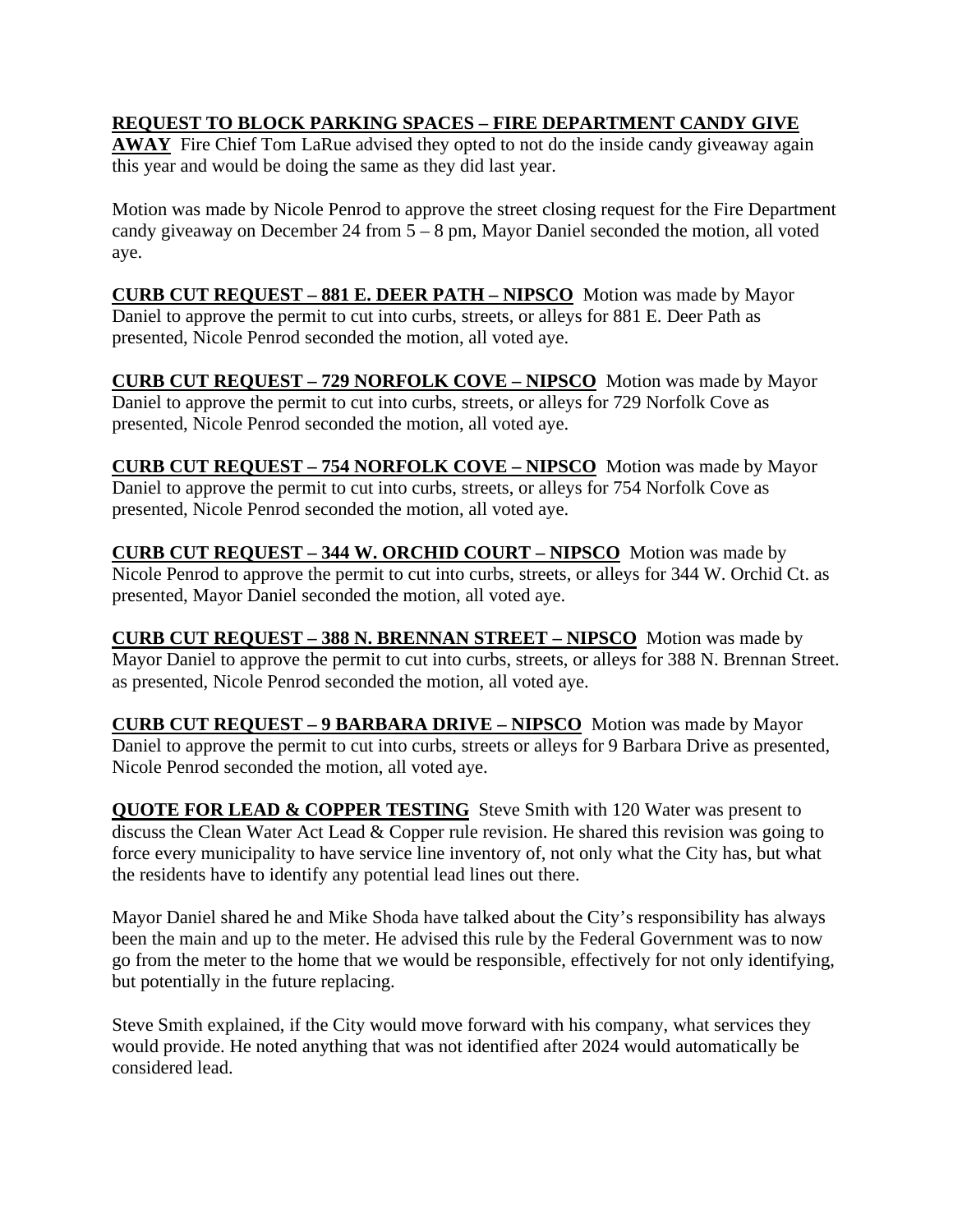Mayor Daniel felt this would be a great first step to prepare us for this Federal guideline. He questioned what the anticipated completion time would be. Mr. Smith noted the contract says 2 years, it was not an open-ended agreement, but things could be added to it. He shared it would take 8 or 9 months to build the model. Mayor Daniel questioned what interaction they would have with the residents. Mr. Smith advised it would be up to what the City wants; they could do all of it, some or part of it.

Motion was made by Mayor Daniel to go with Mike Shoda's recommendation to enter into the agreement with 120 Water with an annual reoccurring subscription of \$16,600.00 and the onetime implementation cost of \$1,500.00, Nicole Penrod seconded the motion, all voted aye.

**RENEWAL OF CEMETERY MOWING** Rosie Coyle reported she worked with Kelly Cearbaugh and Attorney McNagny on the renewal. She shared Kelly would like to move forward with renewing the mowing contract with Hodges Property Management for another 3 years.

Motion was made by Mayor Daniel to enter into the mowing agreement with Hodges Property Management as presented, Nicole Penrod seconded the motion, all voted aye.

**BILLS AND PAYROLL** Motion was made by Nicole Penrod to pay all accounts payable vouchers in the amount of \$1,513526.31 dated 12/14/2021 , Mayor Daniel seconded the motion, all voted aye.

Motion was made by Nicole Penrod to pay all paytypes except overtime in the amount of \$232,892.96 plus over time in the amount of \$7,064.60 for the payfile ending 11/19/2021, Mayor Daniel seconded the motion, all voted aye.

Motion was made by Nicole Penrod to pay all paytypes except overtime in the amount of \$234,0129.77 plus over time in the amount of \$13,501.41 for the payfile ending 12/03/2021, Mayor Daniel seconded the motion, all voted aye.

Motion was made by Nicole Penrod to pay all paytypes except overtime in the amount of \$37,946.95 for the payfile ending 12/10/2021 for Wellness Awards, Mayor Daniel seconded the motion, all voted aye.

**DEPARTMENT REPORTS** Chip Hill – update on Westgate project, meeting with potential clients, trail grant was submitted. **Shawn Lickey –** installing service to new storage facility at Countryside trailer park, bid opening for north substation entry project, reported on storm related outage. **Mike Cook** – update on repairs at the plant. **Gary Parrett** – insurance deemed Officer Cook's vehicle a total loss, Patrolling for Presents at Paige's Crossing on December 18, dispatch interviews on-going. **Mike Shoda** – hooking up new services, Vac truck complete and hoped to have it by the end of this week. **Tom LaRue** – issues with breathing air compressor, museum clean up, update on training, candy giveaway December 24 from 6 – 8 pm. **Terry Wherry** – update on SCADA project and downtown internet project, moving forward with multi-factor authentication. **Mark Green** – ice rink open, preparing for Father/Daughter dance in February.

**YOUTH COUNCIL** Savanah was present to report what the Youth Council has been doing.

Having no further business to come before the Board the meeting was adjourned.